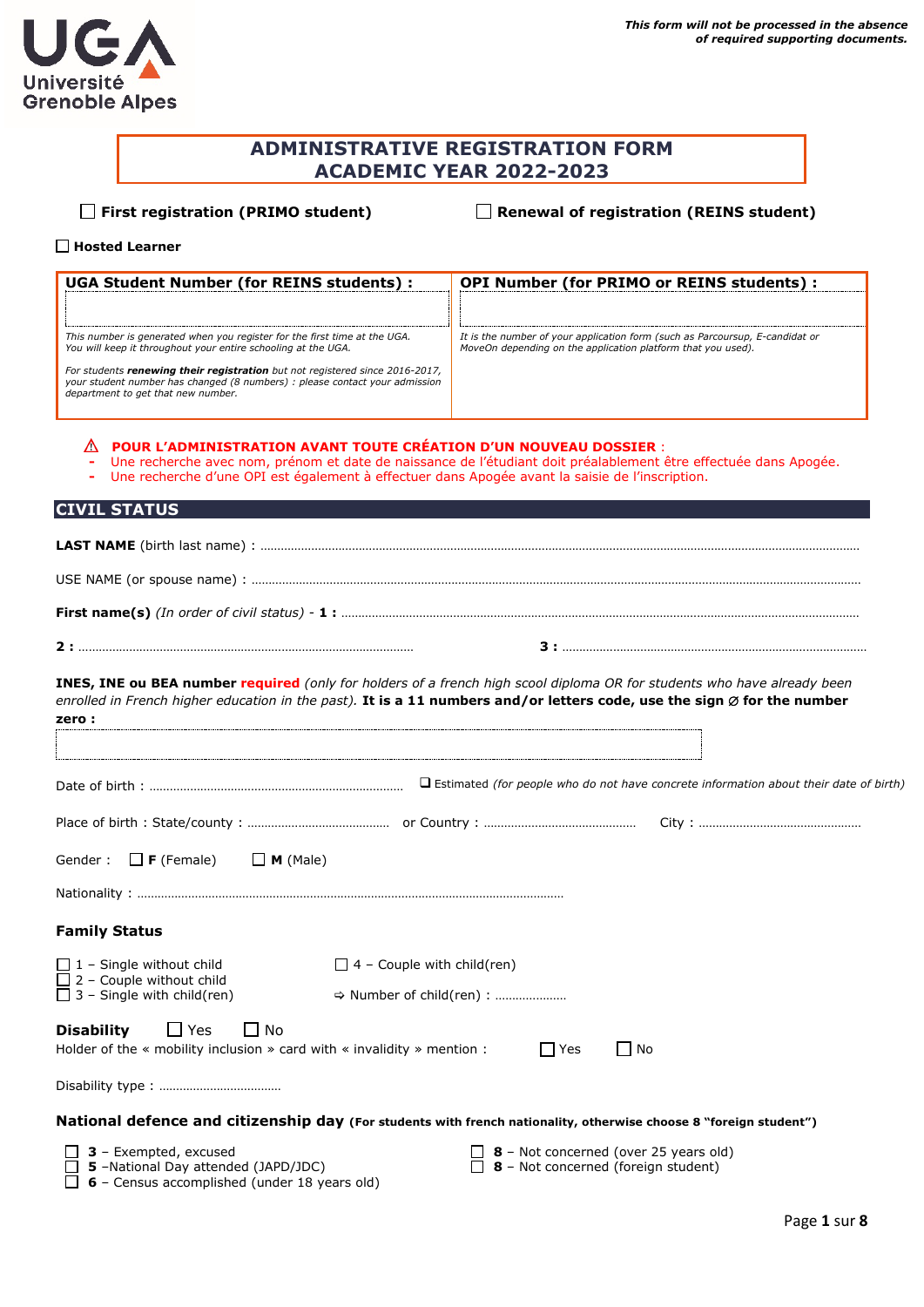# **FIRST TIME REGISTRATION IN FRANCE**

| Year of the first time registration in French higher education all training combined (University, CPGE, BTS, DUT) :                                                             |                                                     |  |  |  |  |  |
|---------------------------------------------------------------------------------------------------------------------------------------------------------------------------------|-----------------------------------------------------|--|--|--|--|--|
|                                                                                                                                                                                 |                                                     |  |  |  |  |  |
|                                                                                                                                                                                 |                                                     |  |  |  |  |  |
|                                                                                                                                                                                 |                                                     |  |  |  |  |  |
|                                                                                                                                                                                 |                                                     |  |  |  |  |  |
|                                                                                                                                                                                 |                                                     |  |  |  |  |  |
| BACCALAURÉAT (FRENCH HIGH SCHOOL DEGREE - IF YOU HAVE A FOREIGN EQUIVALENT DEGREE, FILL THE NEXT SECTION)                                                                       |                                                     |  |  |  |  |  |
| □ Baccalauréat français ou autre titre français en équivalence du baccalauréat (obtenu avant 2021)<br>$\Box$ <b>AB</b> – Assez-bien<br>$\Box$ <b>P</b> – Passable<br>Mention:   | $\Box$ <b>B</b> – Bien<br><b>TB</b> – Très bien     |  |  |  |  |  |
| □ NBGE - Baccalauréat français ou autre titre français en équivalence du baccalauréat (obtenu en 2021 ou après)                                                                 |                                                     |  |  |  |  |  |
|                                                                                                                                                                                 |                                                     |  |  |  |  |  |
| $\Box$ <b>P</b> – Passable<br>$\Box$ <b>AB</b> – Assez-bien<br>Mention:                                                                                                         | $\Box$ <b>B</b> – Bien<br><b>TB</b> – Très bien     |  |  |  |  |  |
|                                                                                                                                                                                 |                                                     |  |  |  |  |  |
|                                                                                                                                                                                 |                                                     |  |  |  |  |  |
|                                                                                                                                                                                 |                                                     |  |  |  |  |  |
| Lieu d'obtention                                                                                                                                                                |                                                     |  |  |  |  |  |
|                                                                                                                                                                                 |                                                     |  |  |  |  |  |
| <b>EQUIVALENT DEGREE TO THE FRENCH HIGH SCHOOL DEGREE</b>                                                                                                                       |                                                     |  |  |  |  |  |
|                                                                                                                                                                                 |                                                     |  |  |  |  |  |
| <b>Place of graduation</b>                                                                                                                                                      |                                                     |  |  |  |  |  |
|                                                                                                                                                                                 |                                                     |  |  |  |  |  |
| <b>ADDRESS</b>                                                                                                                                                                  |                                                     |  |  |  |  |  |
| <b>Permanent address (CAPITAL LETTERS):</b>                                                                                                                                     |                                                     |  |  |  |  |  |
|                                                                                                                                                                                 |                                                     |  |  |  |  |  |
|                                                                                                                                                                                 |                                                     |  |  |  |  |  |
|                                                                                                                                                                                 |                                                     |  |  |  |  |  |
|                                                                                                                                                                                 |                                                     |  |  |  |  |  |
| Type of housing for the current year :                                                                                                                                          |                                                     |  |  |  |  |  |
|                                                                                                                                                                                 | $\Box$ 7 – Other                                    |  |  |  |  |  |
| $\Box$ 4 - Parents home<br>$\Box$ <b>1</b> – university housing<br>$\Box$ <b>2</b> – Approved youth hostel<br>$\Box$ 3 - Social housing (HLM/CROUS)<br>$\Box$ 6 - Students room | $\Box$ 5 - Personal home (excluding students rooms) |  |  |  |  |  |
| Address for the current year (CAPITAL LETTERS) :                                                                                                                                |                                                     |  |  |  |  |  |
|                                                                                                                                                                                 |                                                     |  |  |  |  |  |
|                                                                                                                                                                                 |                                                     |  |  |  |  |  |
|                                                                                                                                                                                 |                                                     |  |  |  |  |  |
|                                                                                                                                                                                 |                                                     |  |  |  |  |  |

Warning : it is imperative that you enter a valid email address that you consult regularly because your registration confirmation and the list of *supporting documents to fill will be sent to you on it.*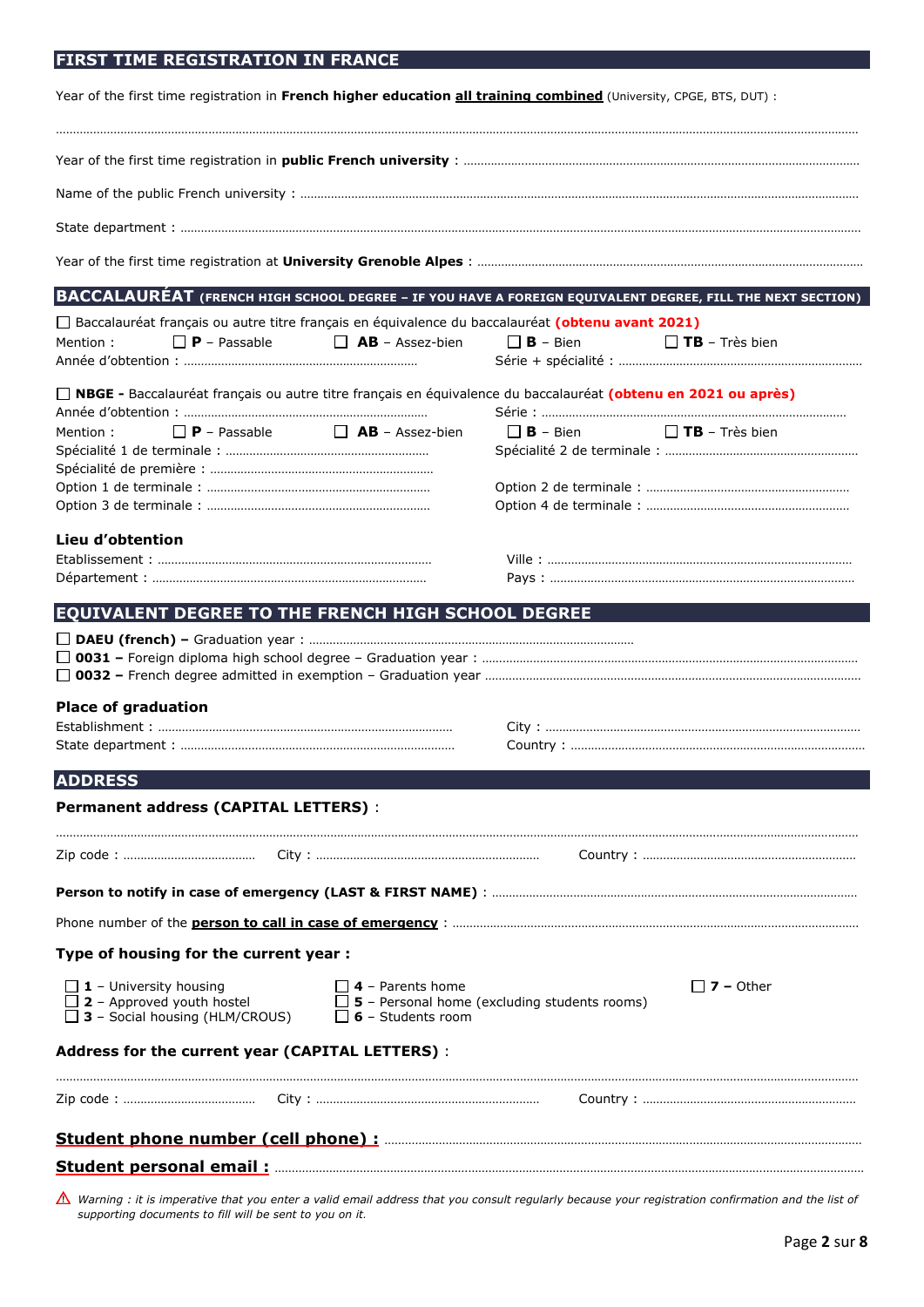# **ANNUAL REGISTRATION**

|  |  | Did you have a 2 years or more studies interruption since your high school graduation or equivalent degree? |
|--|--|-------------------------------------------------------------------------------------------------------------|
|  |  |                                                                                                             |
|  |  |                                                                                                             |

□ Yes □ No If yes, please specify the time of the interruption : …………………………………………………………………………………………

| $\triangle$ In the event of an interruption of studies of more than 2 years, you must first contact your admission |
|--------------------------------------------------------------------------------------------------------------------|
| department or the Continuing Education Department (DFCA) before registering.                                       |

#### **Professional category**

| Of the student<br>Do you have a professional activity or are you seeking for employment :                                                                                                                          |                                                                                            |                                                                                                                                                                                                                                                                                                                                                                                                                                                | $\Box$ Yes                                       | $\Box$ No |           |
|--------------------------------------------------------------------------------------------------------------------------------------------------------------------------------------------------------------------|--------------------------------------------------------------------------------------------|------------------------------------------------------------------------------------------------------------------------------------------------------------------------------------------------------------------------------------------------------------------------------------------------------------------------------------------------------------------------------------------------------------------------------------------------|--------------------------------------------------|-----------|-----------|
|                                                                                                                                                                                                                    |                                                                                            |                                                                                                                                                                                                                                                                                                                                                                                                                                                |                                                  |           | Code:     |
| <b>Activity</b><br>$\Box$ 00 - Other activities<br>$\Box$ K – Civil servant or military<br>(Intern professor at INSPE)<br>$\Box$ L – EAP employment as future<br>professor<br>$\Box$ I – Intern in medical studies | Work quota<br>professional contracts<br>$\Box$ E – Job seeker<br>$\Box$ F – Not applicable | $\Box$ A – Full time covering university year ( $\geq$ univ. year) including apprenticeship and<br>$\Box$ B – Part time +150h/trimester ( $\geq$ univ. year)<br>$\Box$ C – Part time -150h/trimester ( $\geq$ univ. year)<br>$\Box$ D – Part time -150h/trimester (< univ. year)<br>$\Box$ G – Full time – funding dedicated to the thesis (doctoral contracts)<br>$\Box$ H – Part time – funding dedicated to the thesis (doctoral contracts) | $\Box$ with allocation $\Box$ without allocation |           |           |
| Professional category of the first parent or legal responsible :                                                                                                                                                   |                                                                                            |                                                                                                                                                                                                                                                                                                                                                                                                                                                |                                                  |           |           |
|                                                                                                                                                                                                                    |                                                                                            |                                                                                                                                                                                                                                                                                                                                                                                                                                                |                                                  |           | Code:     |
| Professional category of the second parent or legal responsible :                                                                                                                                                  |                                                                                            |                                                                                                                                                                                                                                                                                                                                                                                                                                                |                                                  |           |           |
|                                                                                                                                                                                                                    |                                                                                            |                                                                                                                                                                                                                                                                                                                                                                                                                                                |                                                  |           | Code:     |
| <b>HIGH LEVEL ATHLETES</b>                                                                                                                                                                                         |                                                                                            |                                                                                                                                                                                                                                                                                                                                                                                                                                                |                                                  |           |           |
| Are you a high level athlete ? :                                                                                                                                                                                   |                                                                                            |                                                                                                                                                                                                                                                                                                                                                                                                                                                |                                                  |           | $\Box$ No |
| <b>FINANCIAL SUPPORT</b>                                                                                                                                                                                           |                                                                                            |                                                                                                                                                                                                                                                                                                                                                                                                                                                |                                                  |           |           |
| Main financial support (scholarship, allocation, PARE, etc.) :                                                                                                                                                     |                                                                                            |                                                                                                                                                                                                                                                                                                                                                                                                                                                |                                                  |           | $\Box$ No |

## **STUDENT LIFE AND CAMPUS CONTRIBUTION (CVEC)**

**Required**, please go on **[cvec.etudiant.gouv.fr](https://cvec.etudiant.gouv.fr/)** for further informations. Identifier of 12 numbers and letters that appears on the certificate received by email (3 letters, 1 number, 6 letters, 2 numbers):

*(Obligation to provide the certificate in the supporting documents, including students exempted from the payment of the CVEC)*

 You are not concerned *(only for: continuing education, professionalization contracts, CU, resumption of studies with training*  contract, reception-exchanges, agreement with foreigners in double diploma, free auditors, hosted learners, CLES, C2i2e, VAE, *DAEU, Cotutelle).* 

#### **INTERNATIONAL EXCHANGES**

| You are going in another country | Program                                                                                                             | You are coming from another<br>country (A) |
|----------------------------------|---------------------------------------------------------------------------------------------------------------------|--------------------------------------------|
|                                  | ERASMUS<br>Other programs and bilateral agreements<br>Other programs and multilateral agreements<br>Double diplomas |                                            |

Name of the foreign establishment (Home or Host institution) : …………………………………………………………………………………………………………

Country : …………………………………………………………………………………………………………………………………………………………………………………………………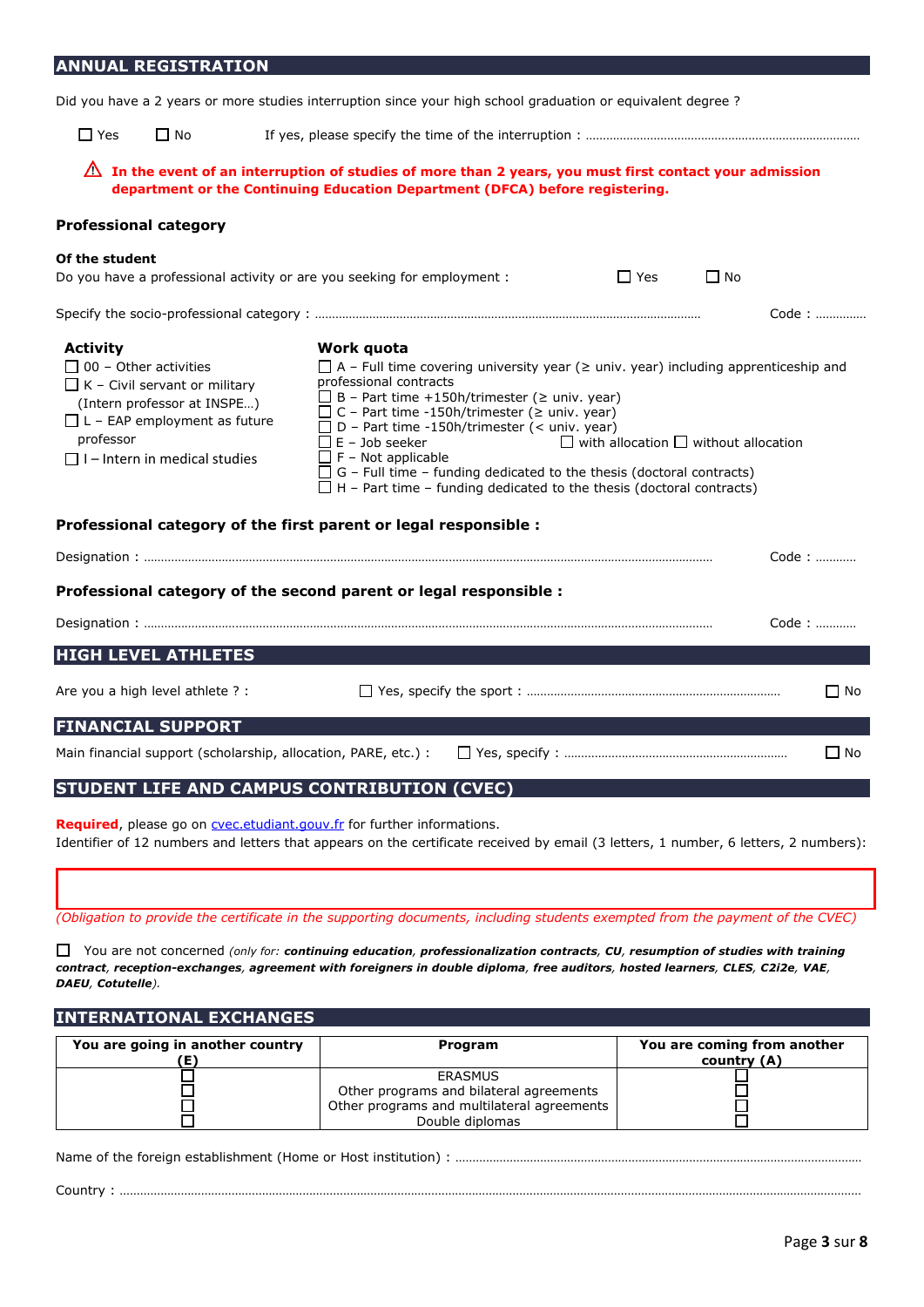# **LAST INSTITUTION ATTENDED**

## **Type of institution**

| ו פוני וויסטוני וס                                                                                                                                                                                                                                                                                                                                                                                                                                                                                                                                                     |                                                      |                                                                                                                                                                                                                                                                                                                                                                                                                                                                                                                        |
|------------------------------------------------------------------------------------------------------------------------------------------------------------------------------------------------------------------------------------------------------------------------------------------------------------------------------------------------------------------------------------------------------------------------------------------------------------------------------------------------------------------------------------------------------------------------|------------------------------------------------------|------------------------------------------------------------------------------------------------------------------------------------------------------------------------------------------------------------------------------------------------------------------------------------------------------------------------------------------------------------------------------------------------------------------------------------------------------------------------------------------------------------------------|
| $\Box$ LY - High school<br>$\Box$ 16 - University<br>$\Box$ 03 – Business, management, or accounting schools<br>$\Box$ 13 - School of Architecture<br>$\Box$ 18 – Establishment of paramedical and social training<br>$\Box$ 20 – INSPE (higher national institute teaching and education)<br>$\Box$ 06 - Artistic / cultural educational institution<br>$\Box$ PR – Private vocational school<br>$\Box$ EC - Private high school<br>$\Box$ 10 - Foreign higher education institution<br>$\Box$ 14 – Non-integrated ESPE (formerly IUFM)<br>$\Box$ 00 – Not applicable |                                                      | $\Box$ 01 - Advanced technician's certificate n (BTS)<br>$\Box$ 02 - CPGE (preparatory class for prestigeous school)<br>$\Box$ 04 – Engineers school<br>$\Box$ 17 – Remote learning (CNED)<br>$\Box$ 19 - Institute of Political Studies (IEP)<br>$\Box$ 05 - Private higher education (catholic institute included)<br>$\Box$ 11 – Ecole Normale Supérieure (ENS)<br>$\Box$ EV - Veterinary school<br>$\Box$ RC – Research organization<br>$\Box$ 15 - Other school or course<br>$\Box$ <b>F</b> – Other preparations |
|                                                                                                                                                                                                                                                                                                                                                                                                                                                                                                                                                                        |                                                      |                                                                                                                                                                                                                                                                                                                                                                                                                                                                                                                        |
|                                                                                                                                                                                                                                                                                                                                                                                                                                                                                                                                                                        |                                                      |                                                                                                                                                                                                                                                                                                                                                                                                                                                                                                                        |
|                                                                                                                                                                                                                                                                                                                                                                                                                                                                                                                                                                        |                                                      |                                                                                                                                                                                                                                                                                                                                                                                                                                                                                                                        |
| <b>LAST YEAR SITUATION</b>                                                                                                                                                                                                                                                                                                                                                                                                                                                                                                                                             |                                                      |                                                                                                                                                                                                                                                                                                                                                                                                                                                                                                                        |
| Code                                                                                                                                                                                                                                                                                                                                                                                                                                                                                                                                                                   |                                                      |                                                                                                                                                                                                                                                                                                                                                                                                                                                                                                                        |
| $\Box$ <b>A</b> – High school in France (remote learning included)<br>$\Box$ C – IUT (post DUT/BUT and professional bachelor included)<br>$\Box$ <b>E</b> – Engineers schools<br>$\Box$ H - University (Paris Dauphine included) NOT IUT or Engineers schools<br>$\Box$ J – Business, management, or accounting schools<br>$\Box$ G – Higher Education in Remote learning<br>$\Box$ R – Higher Education Abroad                                                                                                                                                        |                                                      | $\Box$ <b>B</b> – Advanced technician's certificate n (BTS)<br>$\Box$ <b>D</b> – CPGE (preparatory class for prestigious school)<br>$\Box$ <b>M</b> – INSPE (ex ESPE)<br>$\Box$ S – Other course in France<br>$\Box$ Q – High school abroad<br>$\Box$ K – Other courses abroad                                                                                                                                                                                                                                         |
|                                                                                                                                                                                                                                                                                                                                                                                                                                                                                                                                                                        |                                                      |                                                                                                                                                                                                                                                                                                                                                                                                                                                                                                                        |
|                                                                                                                                                                                                                                                                                                                                                                                                                                                                                                                                                                        |                                                      |                                                                                                                                                                                                                                                                                                                                                                                                                                                                                                                        |
|                                                                                                                                                                                                                                                                                                                                                                                                                                                                                                                                                                        |                                                      |                                                                                                                                                                                                                                                                                                                                                                                                                                                                                                                        |
| $\Box$ <b>U</b> - Unschooled in 2021/2022<br>but <b>already entered</b> in higher education                                                                                                                                                                                                                                                                                                                                                                                                                                                                            |                                                      | $\Box$ T - Unschooled in 2021/2022<br>and <b>never entered</b> in higher education                                                                                                                                                                                                                                                                                                                                                                                                                                     |
| <b>LAST DEGREE OBTAINED</b>                                                                                                                                                                                                                                                                                                                                                                                                                                                                                                                                            |                                                      |                                                                                                                                                                                                                                                                                                                                                                                                                                                                                                                        |
| <b>Type of degree</b>                                                                                                                                                                                                                                                                                                                                                                                                                                                                                                                                                  |                                                      |                                                                                                                                                                                                                                                                                                                                                                                                                                                                                                                        |
|                                                                                                                                                                                                                                                                                                                                                                                                                                                                                                                                                                        |                                                      |                                                                                                                                                                                                                                                                                                                                                                                                                                                                                                                        |
| $\Box$ 001 – BAC (French high school degree)                                                                                                                                                                                                                                                                                                                                                                                                                                                                                                                           | $\Box$ 002 – DAEU (higher education access diploma)  | $\Box$ 010 – Advanced technician's certificate n (BTS)                                                                                                                                                                                                                                                                                                                                                                                                                                                                 |
| $\Box$ 011 – DUT (technological University degree)                                                                                                                                                                                                                                                                                                                                                                                                                                                                                                                     | $\Box$ 043 - BUT (technological University bachelor) | $\Box$ 012 - CPGE certificate                                                                                                                                                                                                                                                                                                                                                                                                                                                                                          |
| $\Box$ 013 - DEUG (2 <sup>nd</sup> bachelor year)                                                                                                                                                                                                                                                                                                                                                                                                                                                                                                                      | $\Box$ 016 – End of PASS or PACES certificate        | $\Box$ 004 - Capacity in Law                                                                                                                                                                                                                                                                                                                                                                                                                                                                                           |
| $\Box$ 029 – DU (other postgraduate levels)                                                                                                                                                                                                                                                                                                                                                                                                                                                                                                                            | $\Box$ 041 - Professional bachelor                   | $\Box$ 042 – Bachelor degree (LMD)                                                                                                                                                                                                                                                                                                                                                                                                                                                                                     |
| $\Box$ 034 – Paramedical and social degree                                                                                                                                                                                                                                                                                                                                                                                                                                                                                                                             | $\Box$ 051 – 1 <sup>st</sup> year of master's degree | $\Box$ 072 – Master degree (LMD)                                                                                                                                                                                                                                                                                                                                                                                                                                                                                       |
| $\Box$ 519 – Other higher degree                                                                                                                                                                                                                                                                                                                                                                                                                                                                                                                                       |                                                      |                                                                                                                                                                                                                                                                                                                                                                                                                                                                                                                        |
|                                                                                                                                                                                                                                                                                                                                                                                                                                                                                                                                                                        | $\Box$ 018 - Political institute diploma (IEP)       | $\Box$ 073 – Engineer degree                                                                                                                                                                                                                                                                                                                                                                                                                                                                                           |

State department or country : ………………………………………………………………………………………………………………………………………………………………

Specify the title of the degree obtained : ………………………………………………………………………………………………………………………………………………

Name of the establishment : ………………………………………………………………………………………………………………………………………………………………….

Graduation Year : ……………………………………………………………………………………………………………………………………………………………………………………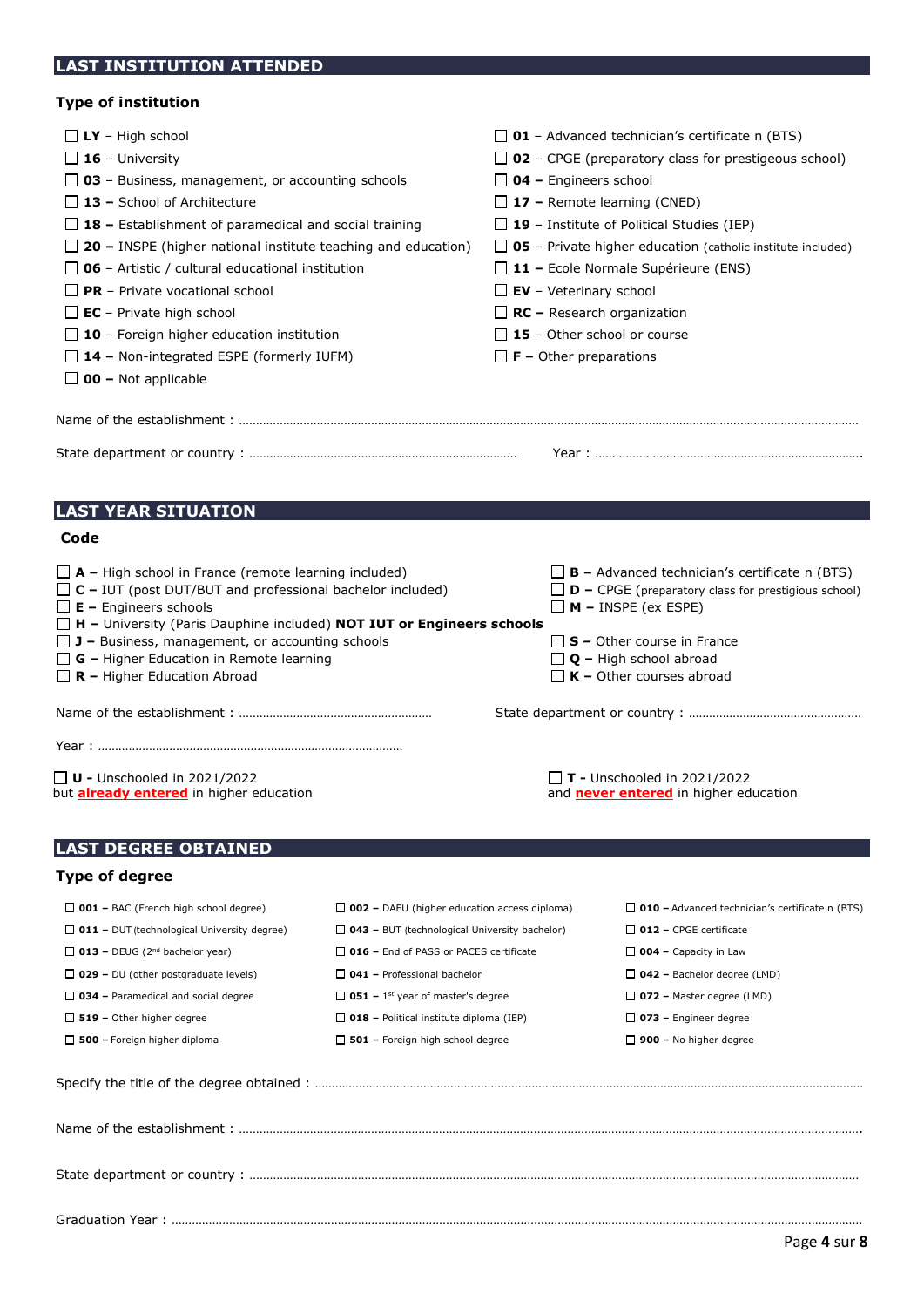| OTHER INSTITUION FREQUENTED FOR THE CURRENT YEAR                                                                                                                                                                                                                                                                                                                                                                                                                                                                                                           |                                                                     |                                                                                                                 |                                                                                                                                                                                                                                                                                     |                                                                                    |
|------------------------------------------------------------------------------------------------------------------------------------------------------------------------------------------------------------------------------------------------------------------------------------------------------------------------------------------------------------------------------------------------------------------------------------------------------------------------------------------------------------------------------------------------------------|---------------------------------------------------------------------|-----------------------------------------------------------------------------------------------------------------|-------------------------------------------------------------------------------------------------------------------------------------------------------------------------------------------------------------------------------------------------------------------------------------|------------------------------------------------------------------------------------|
| You are <b>already enrolled</b> in another french establishment for 2022-2023?<br>(If yes, you must provide the school certificate and the fees statement)                                                                                                                                                                                                                                                                                                                                                                                                 |                                                                     |                                                                                                                 | $\Box$ Yes                                                                                                                                                                                                                                                                          | $\Box$ No                                                                          |
| <b>Type of institution:</b><br>$\Box$ 01 - Advanced technician's certificate n (BTS)<br>$\Box$ 03 - Business, management, or accounting schools<br>$\Box$ 13 - Architecture school<br>$\Box$ 18 – Establishment of paramedical and social training<br>$\Box$ 20 – INSPE (higher national institute teaching and education)<br>$\Box$ 06 - Artistic / cultural educational institution<br>$\Box$ 05 - Private higher education (catholic institute included)<br>$\Box$ 10 - Foreign higher establishment<br>$\Box$ 14 - Non-integrated ESPE (formerly IUFM) |                                                                     | $\Box$ 16 - University                                                                                          | $\Box$ 04 – Engineers school<br>$\Box$ 17 – Remote learning (CNED)<br>$\Box$ 19 - Institute of Political Studies (IEP)<br>$\Box$ 11 – Ecole Normale Supérieure (ENS)<br>$\Box$ EV - Veterinary school<br>$\Box$ 15 - Other school or course<br>$\Box$ <b>F</b> – Other preparations | $\Box$ 02 - CPGE (preparatory class for prestigeous school)                        |
|                                                                                                                                                                                                                                                                                                                                                                                                                                                                                                                                                            |                                                                     |                                                                                                                 |                                                                                                                                                                                                                                                                                     |                                                                                    |
|                                                                                                                                                                                                                                                                                                                                                                                                                                                                                                                                                            |                                                                     |                                                                                                                 |                                                                                                                                                                                                                                                                                     |                                                                                    |
| Do you maintain this registration for the academic year?                                                                                                                                                                                                                                                                                                                                                                                                                                                                                                   |                                                                     |                                                                                                                 |                                                                                                                                                                                                                                                                                     |                                                                                    |
| $\Box$ Yes (parallel registration)                                                                                                                                                                                                                                                                                                                                                                                                                                                                                                                         |                                                                     | $\Box$ No (changement of institution for the current year)                                                      |                                                                                                                                                                                                                                                                                     |                                                                                    |
| <b>REGISTRATION(S) REQUESTED AT UGA FOR 2022-2023</b>                                                                                                                                                                                                                                                                                                                                                                                                                                                                                                      |                                                                     |                                                                                                                 |                                                                                                                                                                                                                                                                                     |                                                                                    |
| <b>Main registration:</b><br>$\Box$ Bachelor<br>$\Box$ Professional bachelor<br>$\Box$ Master<br>Full title of the degree prepared :                                                                                                                                                                                                                                                                                                                                                                                                                       | $\Box$ Reception-Exchanges<br>$\Box$ Capacity<br>$\Box$ Préparation | $\Box$ University degree (DU or DIU)<br>$\Box$ Higher school degree (DES)<br>$\Box$ University certificate (CU) |                                                                                                                                                                                                                                                                                     | $\Box$ Free auditor<br>$\Box$ Other degree                                         |
| Other registration requested at UGA :<br>$\Box$ Bachelor<br>$\Box$ Professional bachelor<br>$\Box$ Master                                                                                                                                                                                                                                                                                                                                                                                                                                                  | $\Box$ Reception-Exchanges<br>$\Box$ Capacity<br>Préparation        | $\Box$ University degree (DU or DIU)<br>$\Box$ Higher school degree (DES)<br>$\Box$ University certificate (CU) |                                                                                                                                                                                                                                                                                     | $\Box$ Free auditor<br>$\Box$ Other degree                                         |
| Full title of the degree prepared :                                                                                                                                                                                                                                                                                                                                                                                                                                                                                                                        |                                                                     |                                                                                                                 |                                                                                                                                                                                                                                                                                     |                                                                                    |
|                                                                                                                                                                                                                                                                                                                                                                                                                                                                                                                                                            |                                                                     |                                                                                                                 |                                                                                                                                                                                                                                                                                     |                                                                                    |
| <b>TYPE OF TRAINING</b>                                                                                                                                                                                                                                                                                                                                                                                                                                                                                                                                    |                                                                     |                                                                                                                 |                                                                                                                                                                                                                                                                                     |                                                                                    |
| $\Box$ On site                                                                                                                                                                                                                                                                                                                                                                                                                                                                                                                                             |                                                                     |                                                                                                                 |                                                                                                                                                                                                                                                                                     |                                                                                    |
| $\Box$ Remote learning (EAD) $\rightarrow$                                                                                                                                                                                                                                                                                                                                                                                                                                                                                                                 |                                                                     | $\Box$ From France or                                                                                           | $\Box$ Abroad                                                                                                                                                                                                                                                                       |                                                                                    |
| <b>SCHOLARSHIP</b>                                                                                                                                                                                                                                                                                                                                                                                                                                                                                                                                         |                                                                     |                                                                                                                 |                                                                                                                                                                                                                                                                                     |                                                                                    |
| Do you have a scholarship for the current year?                                                                                                                                                                                                                                                                                                                                                                                                                                                                                                            |                                                                     |                                                                                                                 | Yes (proof to be provided)                                                                                                                                                                                                                                                          | $\square$ No                                                                       |
| Type of scholarship (precision required)                                                                                                                                                                                                                                                                                                                                                                                                                                                                                                                   |                                                                     |                                                                                                                 |                                                                                                                                                                                                                                                                                     |                                                                                    |
| $\Box$ 02 – Scholarship based on social criteria (CROUS)<br>$\Box$ A2 – French government scholarship with UE – EEE nationality                                                                                                                                                                                                                                                                                                                                                                                                                            |                                                                     | $\Box$ 06 – Scholarship from the French Ministry of Health                                                      |                                                                                                                                                                                                                                                                                     | $\Box$ <b>B4</b> – French government scholarship <b>without</b> UE-EEE nationality |
| $\Box$ For any other type of scholarship : please refer to the "Social Situations" section                                                                                                                                                                                                                                                                                                                                                                                                                                                                 |                                                                     |                                                                                                                 |                                                                                                                                                                                                                                                                                     |                                                                                    |
| Are you under Gap contract ? (if your request has been accepted)                                                                                                                                                                                                                                                                                                                                                                                                                                                                                           |                                                                     |                                                                                                                 | $\Box$ Yes                                                                                                                                                                                                                                                                          | $\square$ No                                                                       |

Page **5** sur **8**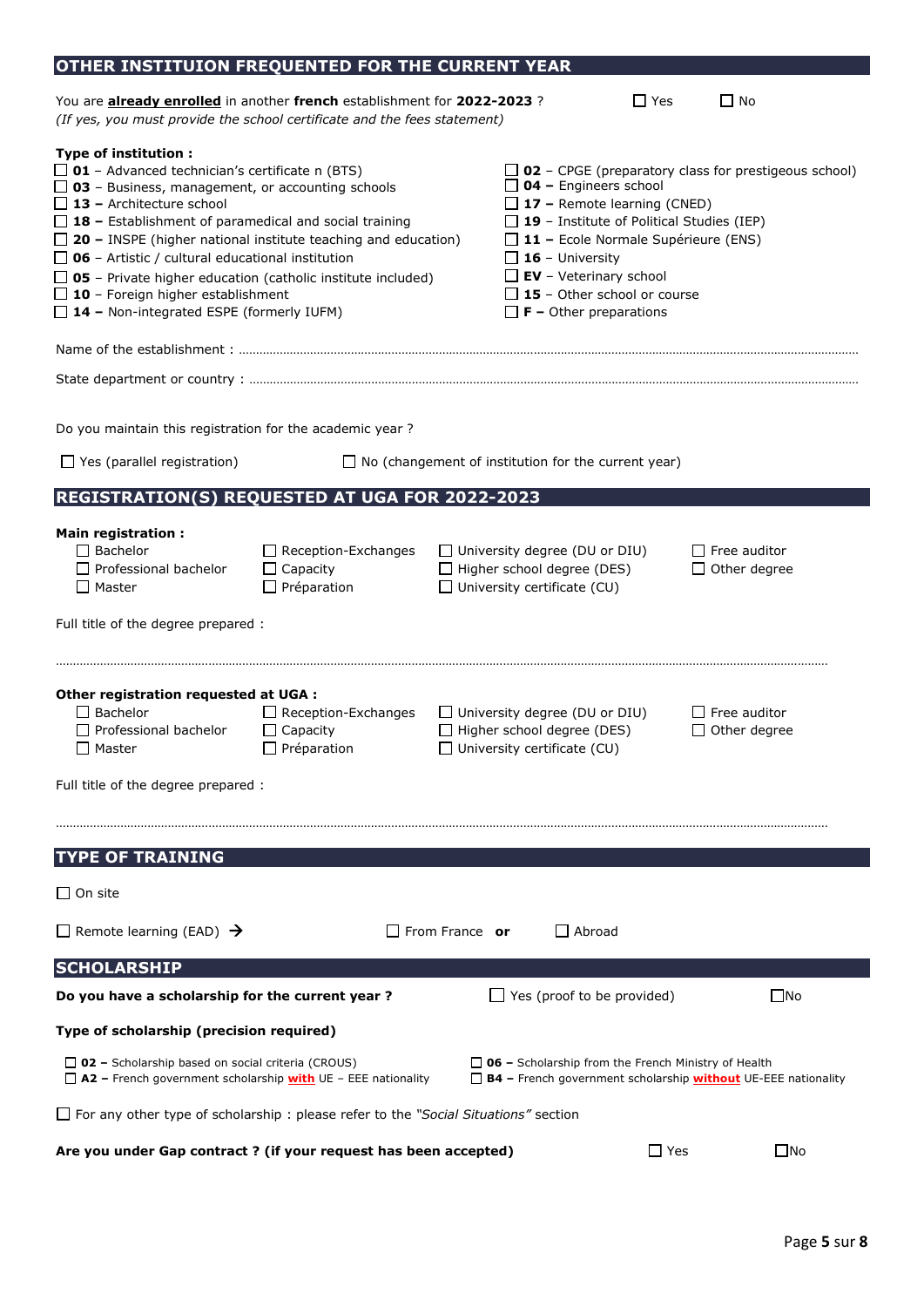| <b>ARRANGED COURSE</b>                                                              |                                           |                                                                                                                                                                                                                                           |                                                                     |
|-------------------------------------------------------------------------------------|-------------------------------------------|-------------------------------------------------------------------------------------------------------------------------------------------------------------------------------------------------------------------------------------------|---------------------------------------------------------------------|
| Only for people concerned by a specify study arrangement                            |                                           |                                                                                                                                                                                                                                           |                                                                     |
| $\Box$ 1 – High level athlete or<br>artist                                          | $\Box$ 2 – Gap year                       | $\Box$ 8 – Gap semester                                                                                                                                                                                                                   | $\Box$ 7 – Disability                                               |
| $\Box$ 3 - Study arrangement<br>course                                              | $\Box$ 4 – Advanced bachelor<br>(ORE LAW) | $\Box$ 5 – Extension bachelor<br>(ORE LAW)                                                                                                                                                                                                | $\Box$ 6 – Bachelor in 3 years (ORE<br>LAW)                         |
| <b>AGREEMENTS &amp; « GRADUATE SCHOOL PROGRAMS »</b>                                |                                           |                                                                                                                                                                                                                                           |                                                                     |
| $\Box$ 01 – Agreement with a catholic institution                                   |                                           | $\Box$ 02 – CPGE (preparatory class for prestigeous school)                                                                                                                                                                               |                                                                     |
|                                                                                     |                                           |                                                                                                                                                                                                                                           |                                                                     |
| <b>SPÉCIALITIES</b>                                                                 |                                           |                                                                                                                                                                                                                                           |                                                                     |
| For LEA & LLCER courses, pro commerce bachelor, specify the language :              |                                           |                                                                                                                                                                                                                                           |                                                                     |
|                                                                                     |                                           |                                                                                                                                                                                                                                           |                                                                     |
| DIFFERENTIAL TUITION FEES STATUS                                                    |                                           |                                                                                                                                                                                                                                           |                                                                     |
|                                                                                     |                                           | French student or national of a country of the European Union or the European Economic Area, tick :                                                                                                                                       |                                                                     |
| $\Box$ 00000 – Not concerned by differential tuition fees                           |                                           |                                                                                                                                                                                                                                           |                                                                     |
|                                                                                     |                                           | Non-EU student, from a country outside the European Union and European Economic Area :                                                                                                                                                    |                                                                     |
|                                                                                     |                                           | You must select the situation that suits you in order to benefit from the exemption from differentiated fees for your training at<br>UGA. If none of these situations corresponds to your status, please select the last box $\ast$ B6 ». |                                                                     |
| $\Box$ B1218 – Registered in French higher establishment in<br>2018-2019            |                                           | $\Box$ B13CY - PhD student/HDR/3rd cycle of health studies                                                                                                                                                                                |                                                                     |
| $\Box$ <b>B1APP</b> – Apprenticeship                                                |                                           | $\Box$ B1CPG – CPGE student                                                                                                                                                                                                               |                                                                     |
| $\Box$ B1PRO – Subsidary protection (or his/her child)                              |                                           | $\Box$ <b>B1QUE</b> – Quebec student                                                                                                                                                                                                      |                                                                     |
| <b>B1REF</b> - Refugee or asylum seeker (or his/her child)                          |                                           | $\Box$ B1FIS - Domiciled for tax purposes in France for at least 2<br>years                                                                                                                                                               |                                                                     |
| $\Box$ B1FSC – Attached to a tax household in France for at<br>least 2 years        |                                           | $\Box$ B1RAT - Attachment to an EU / EEA / Swiss citizen                                                                                                                                                                                  |                                                                     |
| $\Box$ <b>B5IDE</b> - IDEX scholarship                                              |                                           | $\Box$ B3 – Partially exempeted : Foreign Embassy                                                                                                                                                                                         |                                                                     |
| $\Box$ B7 - Totally exempted foreign partnership/students<br>outside EU/EEA program |                                           | EU/EEA program                                                                                                                                                                                                                            | $\Box$ B8 – Partially exempted foreign partnership/students outside |
| $\Box$ <b>B4</b> – French Government scholarship                                    |                                           | $\Box$ B6 – Does not belong to any of these situations : UGA's<br>exemption differentiated fees form to fill                                                                                                                              |                                                                     |
| <b>SOCIAL STATUS</b>                                                                |                                           |                                                                                                                                                                                                                                           |                                                                     |
|                                                                                     |                                           | In the event of a particular social status, please indicate it by ticking the box corresponding to your situation :                                                                                                                       |                                                                     |
| $\Box$ BI - IDEX scholarship                                                        |                                           | $\Box$ BE - IEP-INP-ENSAG scholarship                                                                                                                                                                                                     |                                                                     |
| $\Box$ BS - Scholarship from the French Ministry of Health                          |                                           | $\Box$ BH – Non-UGA student scholarship holder (CPGE included)                                                                                                                                                                            |                                                                     |
| $\Box$ PN – Ward of the french nation                                               |                                           | $\Box$ HA – Student with a disability with the CMI card with<br>"Invalidity" mention                                                                                                                                                      |                                                                     |
| $\Box$ RP – Refugee, asylum seeker and subsidiary<br>protection                     |                                           | $\Box$ <b>BO</b> – Scholarship based on social citeria (CROUS)                                                                                                                                                                            | Or Scholarship from the French Government (Campus France)           |
| $\Box$ NO – No particular social status                                             |                                           |                                                                                                                                                                                                                                           |                                                                     |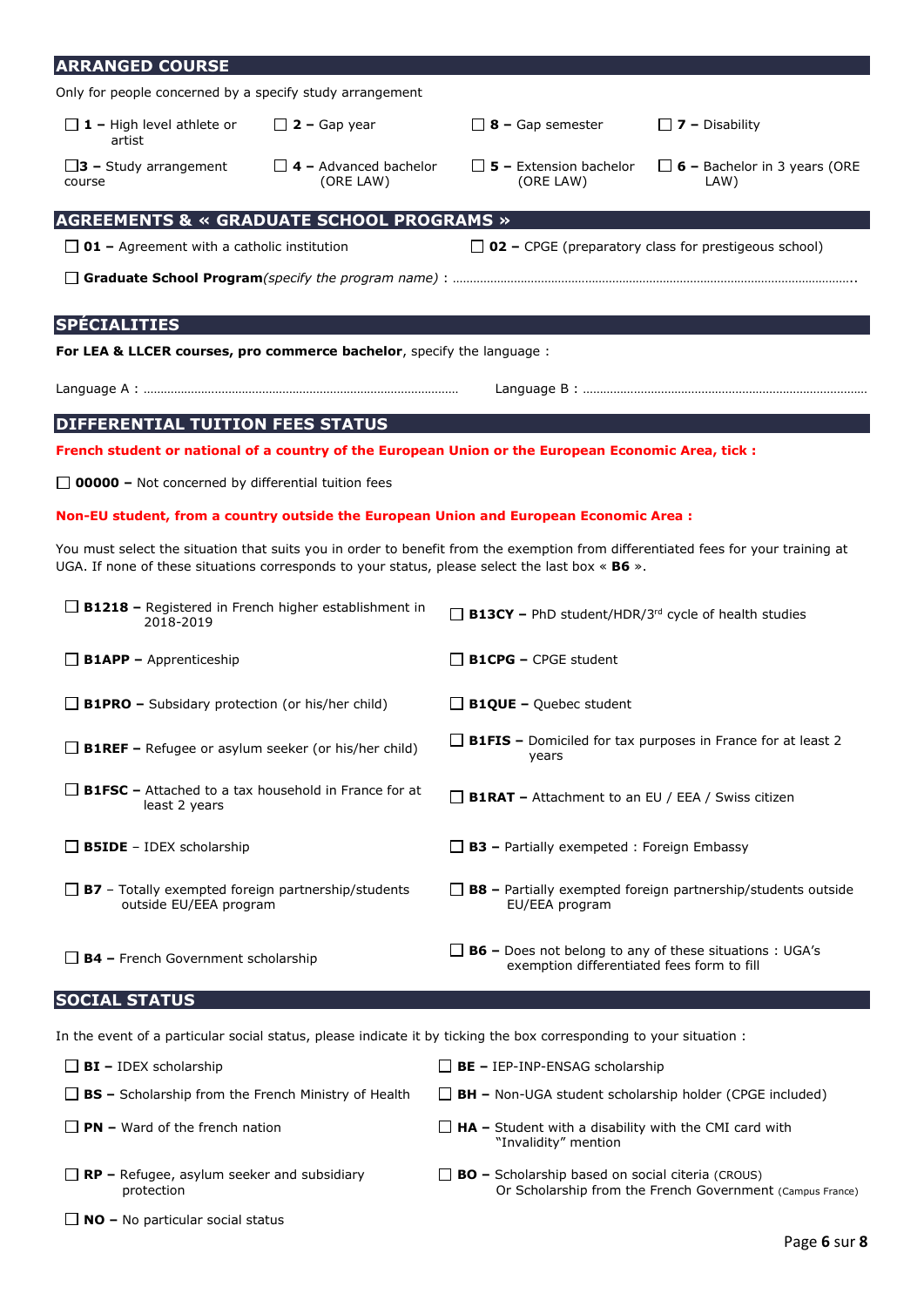#### **OPTIONAL FEES**

- 
- 
- Reduced rate or gap year fees (scholarship holders excluded)
	- For Masters degrees
	- For Engineers degrees
- $\square$  CU course catalogue  $\square$  CLES (Languages Certificate of Higher Education)

 $\Box$  Languages courses  $\Box$  Request for a duplicate of the student card

- For 3rd Cycle degrees
- For PhD degrees (CED)

## **CIVIL LIABILITY**

| You have taken a Civil Liability Insurance for « School life and extracurricular life » | $\Box$ Yes | $\Box$ No |  |
|-----------------------------------------------------------------------------------------|------------|-----------|--|
|-----------------------------------------------------------------------------------------|------------|-----------|--|

## **SOCIAL SECURITY**

Every student is covered by the general social security system.

For **foreign students**: you must take note of a certain amount of information about social security on [UGA international website.](https://international.univ-grenoble-alpes.fr/getting-organized/insurances/)

# **INFORMATION SYSTEM USAGE CHARTER**

 $\Box$  I declare that I comply with the Charter for the use of the information system of university establishments at UGA : [\(https://services-numeriques-personnels.univ-grenoble-alpes.fr/menu-principal/securite-protection-donnees/charte-d-usage-du](https://services-numeriques-personnels.univ-grenoble-alpes.fr/menu-principal/securite-protection-donnees/charte-d-usage-du-systeme-d-information/charte-d-usage-du-systeme-d-information-217870.kjsp)[systeme-d-information/charte-d-usage-du-systeme-d-information-217870.kjsp\)](https://services-numeriques-personnels.univ-grenoble-alpes.fr/menu-principal/securite-protection-donnees/charte-d-usage-du-systeme-d-information/charte-d-usage-du-systeme-d-information-217870.kjsp).

## **PROTECTION OF PERSONAL DATE**

• Identity and contact details of the data controller: *Université Grenoble Alpes 621 avenue Centrale 38400 Saint Martin d'Hères FRANCE* Phone : +33 (0)4 57 42 21 42

• Identity and Contact Details of the Data Protection Officer *Délégué à la Protection des données Bâtiment DSIM Domaine universitaire 31, rue des mathématiques - 38400 SAINT-MARTIN-D'HERES Phone : +33 (0)4 56 52 90 44 - E-mail : [DPO@univ-grenoble-alpes.fr](mailto:DPO@univ-grenoble-alpes.fr)*

• Purpose and legal basis

*The processing is necessary for the administrative and pedagogical management of the students' education. The legal basis for this processing is the mission of public interest*.

• Secondary purposes :

*The UGA also carries out surveys (the legal basis for this processing is the consent of the persons concerned) as well as statistical processing (the legal basis for this processing is the legitimate interest of the establishment or compliance with a legal obligation in the context of the SISE survey in particular).* 

The recipients of your data are : *- The Direction GD Formation*

- *All the educational services of the components of the UGA*
- *The General Management Delegate for Information Systems to give you access to all digital services*
- *The GD Department of International and Territorial Development as part of your mobility*
- *The legal service for the organization of the elections*
- *Sports department*
- *The service in charge of professional integration investigations*
- *The department responsible for data governance and decision support*

*Your data is also transmitted to legitimate, inter-university organizations (University health center, University Library, Observatory of student life, accounting agency) or external (CROUS ; Ministry of Higher Education, Research and Innovation). Finally, they are likely to be communicated with your consent to the partner organizations of the training or the associative life of the students, alumnis… Specific information will then be provided.* 

#### • Storage periods :

*Your data is kept for 3 years from your last registration in the active database, then is subject to archiving according to the legal durations.*

• Transfers :

*Your data is likely to be transferred outside the European Union in the event that you carry out a student mobility in a country located outside the European Union. You will then be specifically informed, depending on the country chosen, of the existence or*